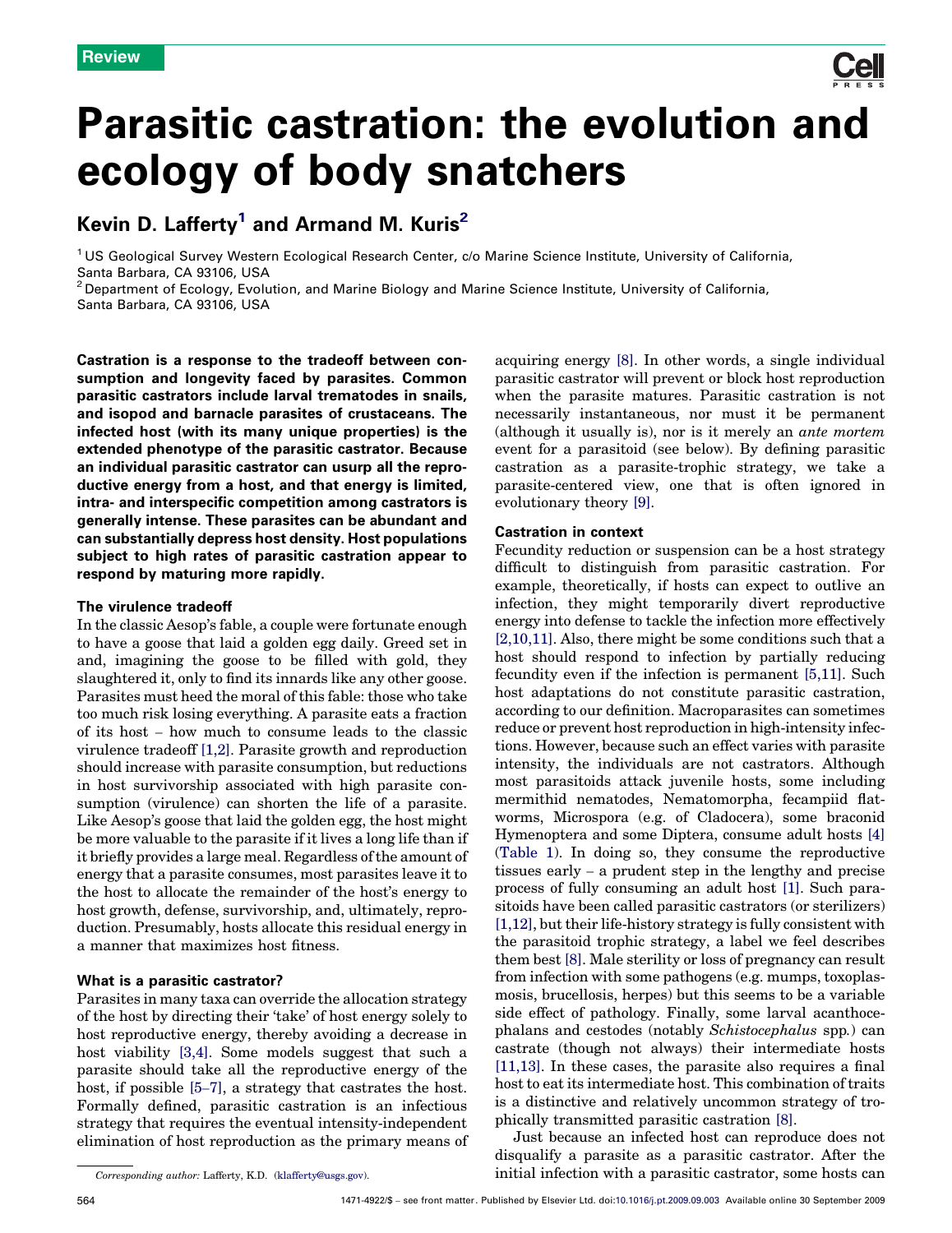#### <span id="page-1-0"></span>Table 1. Examples of taxa of which most or all species are parasitic castrators, parasitoids with cessation of reproduction well before death and trophically transmitted parasitic castrators<sup>a</sup>

| Castrator                                    | <b>Hosts</b>         | Remarks                       |
|----------------------------------------------|----------------------|-------------------------------|
| <b>Parasitic castrators</b>                  |                      |                               |
| Ciliophora                                   |                      |                               |
| Orchitophrya stellarum                       | <b>Starfish</b>      | Usually only of male hosts    |
| Apicomplexa                                  |                      |                               |
| Mackinnonia tubificis                        | Oligochaetes         |                               |
| Dinoflagellata                               |                      |                               |
| Blastodinida <sup>b</sup>                    | Copepods             | Pelagic species of hosts      |
|                                              | Crustaceans          |                               |
| Ellobiopsidae                                |                      | Pelagic species of hosts      |
| Cnidaria                                     |                      |                               |
| Hydrichthys                                  | Copepods             | A hypercastrator              |
| Orthonectida                                 |                      |                               |
| Rhopalura                                    | <b>Brittle stars</b> |                               |
| Platyhelminthes                              |                      |                               |
| Euplana takewakii                            | <b>Brittle stars</b> |                               |
| Trematoda: Digenea                           | Snails, bivalves     | Only first intermediate hosts |
| Nematoda                                     |                      |                               |
| Sphaerularia bombi                           | <b>Bumblebees</b>    | Behavior modification         |
| Mollusca: Gastropoda                         |                      |                               |
| <b>Entoconchidae</b>                         | Echinoderms          | Highly modified morphology    |
| Crustacea: Copepoda                          |                      | Castration multiply evolved   |
| Cardiodectes                                 | Lantern fishes       |                               |
| <b>Sarcotretes</b>                           | Lantern fishes       |                               |
| Sarcotaces                                   | Rockfishes           | Highly modified morphology    |
| Xenocoeloma                                  | Polychaetes          |                               |
| Ismaila                                      | Nudibranchs          | Some are partial castrators   |
|                                              |                      |                               |
| Coelotrophus                                 | Sipunculans          | Highly modified morphology    |
| Akessonia                                    | Sipunculans          |                               |
| Crustacea: Cirripedia                        |                      |                               |
| Anelasma                                     | Deep water sharks    |                               |
| Rhizocephala                                 | Decapod crustaceans  | Behavior modification         |
| Ascothoracica                                | Echinoderms          | Highly modified morphology    |
| Crustacea: Isopoda                           |                      |                               |
| Epicaridea                                   | Crustaceans          | Behavior modification         |
| Cymothoidae                                  | Fishes               | Small host species            |
| Crustacea: Brachyura                         |                      |                               |
| Pinnotheres                                  | Mussels              |                               |
| Insecta                                      |                      |                               |
| <b>Strepsiptera</b>                          | Bees, wasps          | Feminization                  |
| Rodolia                                      | Scale insects        | First instar consumes brood   |
| Vertebrata                                   |                      |                               |
| Encheliophis                                 | Sea cucumbers        | Some species consume gonad    |
| Parasitoids with prior castration            |                      |                               |
|                                              |                      |                               |
| <b>Bacteria</b>                              |                      |                               |
| Pasteuria ramosa                             | Cladocerans          | Gigantism                     |
| Fungi                                        |                      |                               |
| Polycaryum laeve                             | Cladocerans          | Gigantism                     |
| Microspora                                   | Cladocerans, insects | Species infecting adult hosts |
| Dinoflagellata                               |                      |                               |
| Syndinium                                    | Copepods             |                               |
| Paradinium                                   | Copepods             |                               |
| Orthonectida                                 |                      | Nemerteans                    |
| Platyhelminthes                              |                      |                               |
| Fecampiida                                   | Crustaceans          | Species infecting adult hosts |
| Nematoda                                     |                      |                               |
| Mermithidae                                  | Land arthropods      | Sometimes cause intersexes    |
| Daubaylia                                    | Freshwater snails    | Some species                  |
| Nematomorpha                                 | Insects, crustaceans | Behavior modification         |
| Insecta: Hymenoptera                         |                      |                               |
| <b>Braconidae</b>                            | Weevils              | Species infecting adult hosts |
|                                              |                      |                               |
| Trophically transmitted parasitic castrators |                      |                               |
| Apicomplexa                                  |                      |                               |
| Aggregata                                    | Crabs                | Octopus final host            |
| Platyhelminthes: Cestoda                     |                      |                               |
| Dilepididae                                  | Ants                 | Causes intersexes             |
| Ligula                                       | Minnows              | Behavior modification         |
| Schistocephalus                              | <b>Sticklebacks</b>  | Precocious maturity in fish   |
| Platyhelminthes: Digenea                     |                      |                               |
| Microphallus                                 | Snails               | Hosts retain metacercariae    |
| Acanthocephala                               | <b>Beetles</b>       | Intensity-dependent impact    |

a Data are from Refs [\[1,4,14,63,64\].](#page-7-0)

b<br>Higher-level taxa are in bold font. They represent taxa with speciose radiations. Their widespread or universal trait of parasitic castration implies that castration was an ancient feature of that clade.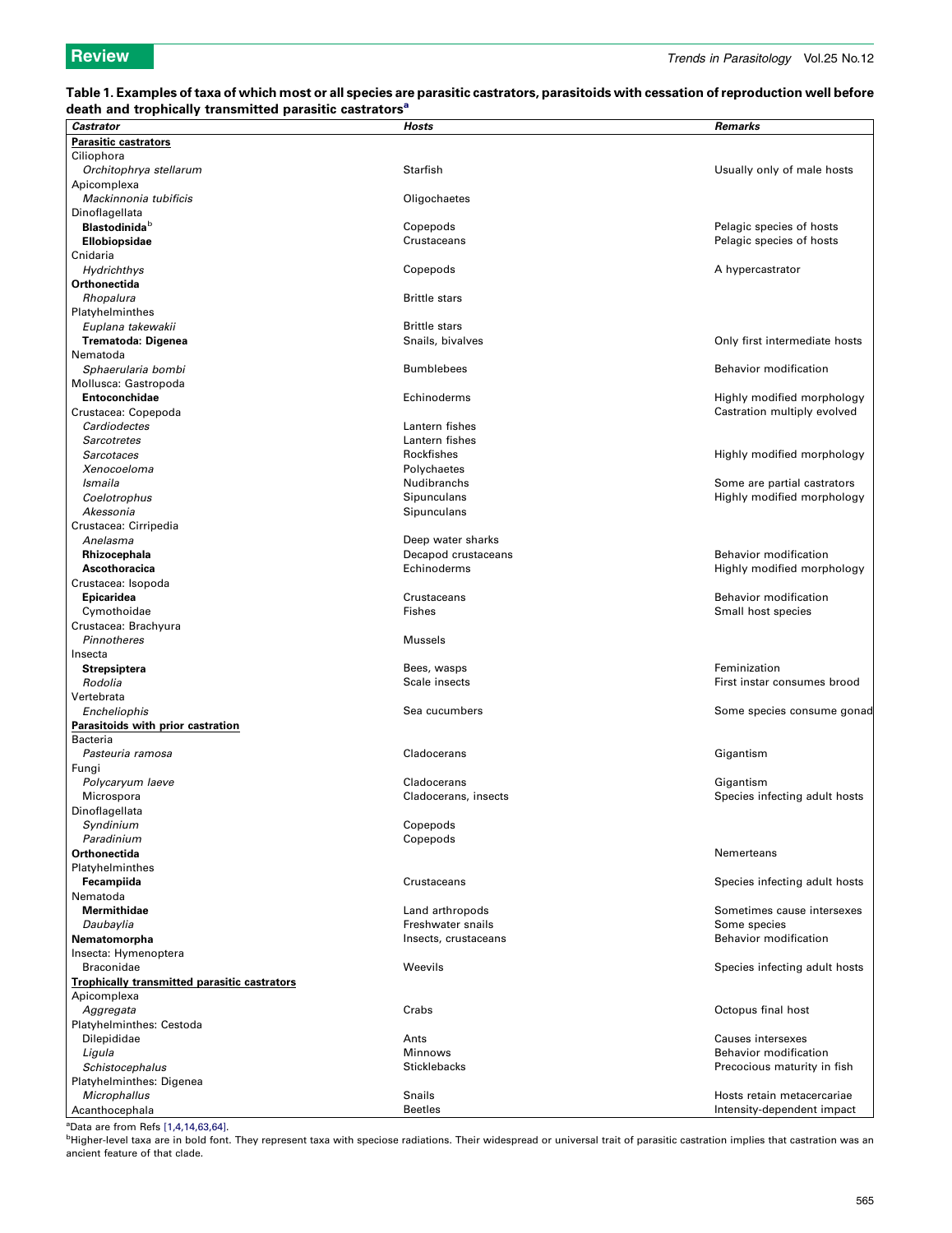still reproduce although the parasite is developing [\[2\].](#page-7-0) For example, although most cardinalfish infected with cymothoid isopods are castrated, those with recent infections might still have functioning gonads [\[14\].](#page-7-0) A few hosts (particularly snails infected by trematode parthenitae) engage in a burst of reproduction before being castrated [\[2\],](#page-7-0) a 'best of a bad situation' solution if the host can gauge that its reproductive life will soon be over [\[6\].](#page-7-0) Finally, although castration generally persists for the life of the parasitic castrator, host reproduction can sometimes resume after the death of the parasitic castrator, as reported infrequently for bopyrids, entoniscids and larval trematodes in snails [\[2,15\]](#page-7-0). Transient host reproduction before parasite maturation, or the occasional recovery of reproduction after parasite death, led early modelers [\[16\]](#page-7-0) to assume that parasitic castration was merely an endpoint along a gradient in the reduction of host fecundity (as opposed to a distinctive parasitic strategy).

#### What do parasitic castrators take from their hosts?

The energetics of reproduction is not simply the mass of the gonads (generally 5–15% of the mass of the host). The host puts mass into the associated structures (e.g. sperm ducts, seminal receptacles and vitelline glands), secondary sexual characteristics (e.g. copulatory organs, ornaments and bright colors) and packaging material for offspring (e.g. egg shells). In addition, substantial behavioral and metabolic energy goes into activities such as mate selection, choice of oviposition sites, mate competition, nest construction and care of offspring. A parasitic castrator potentially redirects all this energy to parasite growth and reproduction. As a result, castrators are often similar to host reproductive organs in size, although allocation varies, and, in some cases, they can reach more than twice the size of the reproductive mass of the host [\[17\]](#page-7-0). Like reproductive organs, parasitic castrators grow in positive allometric proportion to host size [18–[20\].](#page-7-0) Castration of the host allows parasites to be fecund and large (compared with macroparasites and pathogens). Most parasitic castrators range from 3% to 50% of the mass of their host [\[8,18\]](#page-7-0) [\(Figure 1](#page-3-0)).

If parasitic castration is the ultimate solution for a parasite, why don't all parasites castrate their hosts? Some parasites simply do not have direct access to the reproductive organs of the host. Mathematical models which allow parasites to tap into host reproduction reach different conclusions, depending on assumptions such as whether the parasite drains nutrition in general, targets maintenance energy or targets reproductive energy [\[5\]](#page-7-0). Although all strategies can lead to changes in host reproductive output, and some parasites (e.g. bopyrid isopods) castrate their hosts without specifically targeting reproductive tissues, parasites that initially target portions of the reproductive energy of a host seem the most able to evolve as parasitic castrators.

The other side to this question is: why are all hosts not castrated by their parasites? The answer relates to why Aesop used a goose instead of a moose (with its microscopic moose ova) to illustrate his fable; only some host life histories make castration profitable [\[18\].](#page-7-0) A high reproductive effort is probably the most important host trait for a parasitic castrator. Investment in reproductive tissues as a proportion of body mass tends to be large in smaller-bodied species, particularly ectotherms. Perhaps for this reason, parasitic castrators are most common in invertebrates and small fishes. This contention could help to explain why there are no parasitic castrators of humans or other large vertebrates. Consuming only our small testes or ovaries would restrict such a parasite, rewarding it with relatively little of our available energy. Longevity is another important life-history feature of the host that is associated with susceptibility to parasitic castrators. Castration is an investment that yields enhanced parasite reproduction only over the long term. In short-lived hosts (such as many very small species), the parasites might as well consume everything (as do parasitoids). A notable exception is castration of annual freshwater snails by larval trematodes [\[2\].](#page-7-0)

#### Are parasitic castrators important?

Although unfamiliar to medical and veterinary parasitology, castration is common among parasites of fishes and invertebrates ([Table 1](#page-1-0)) [\[1,8](#page-7-0)–11]. For instance, in three estuaries along the coast of southern California and Baja California, parasitic castrators comprised 20% of the 150 detectable species of infectious agents [\[21\].](#page-7-0) The pooled biomass of parasitic castrators was 3–11 kg/ha, which exceeded the biomass of the macroparasites by two orders of magnitude. The biomass of parasitic castrators even surpassed the biomass of top predators (mostly shorebirds) in two of the three estuaries ([Figure 2\)](#page-3-0).

Host taxa that fit the bill for parasitic castrators include crustaceans, gastropods and echinoderms ([Table 1](#page-1-0)). Larval digenean trematodes are the most common castrators of gastropods and some bivalves. Although just a single clade, these trematodes have radiated, forming a speciose assemblage of castrators. A few other parasites castrate mollusks, such as some Ismaila copepods in nudibranchs [\[22\]](#page-7-0). Crustaceans are the host group that is perhaps most affected by castrators. Castrators of crustaceans include several crustacean groups: the epicaridean isopods (bopyrids, entoniscids, dajids and several cryptoniscine families). Other important castrators of crustaceans include rhizocephalan barnacles and many parasitic dinoflagellates (including the enigmatic Ellobiopsidae). For the echinoderms, the major castrator groups are the ascothoracican barnacles in sea stars, eulimid gastropods (some of which are highly evolved endoparasitic worm-like forms in sea stars, sea urchins and sea cucumbers), Orchitophrya ciliates in sea stars and orthonectids in brittle stars. Pearl fish of the genus Encheliophis eat the gonads of the sea cucumbers in which they reside [\[23\]](#page-7-0), and these are the only endoparasitic vertebrates familiar to us. A surprisingly diverse array of parasitic castrators infect polychaetes and fishes. Fungi commonly castrate plants [\[7\]](#page-7-0) (a comparison and contrast between plant and animal hosts is beyond the scope of this review).

#### The extended phenotype

Parasitized hosts present a complex extended phenotype [\[24\]](#page-7-0) (which sometimes differs considerably from an uninfected host phenotype, even if they visually appear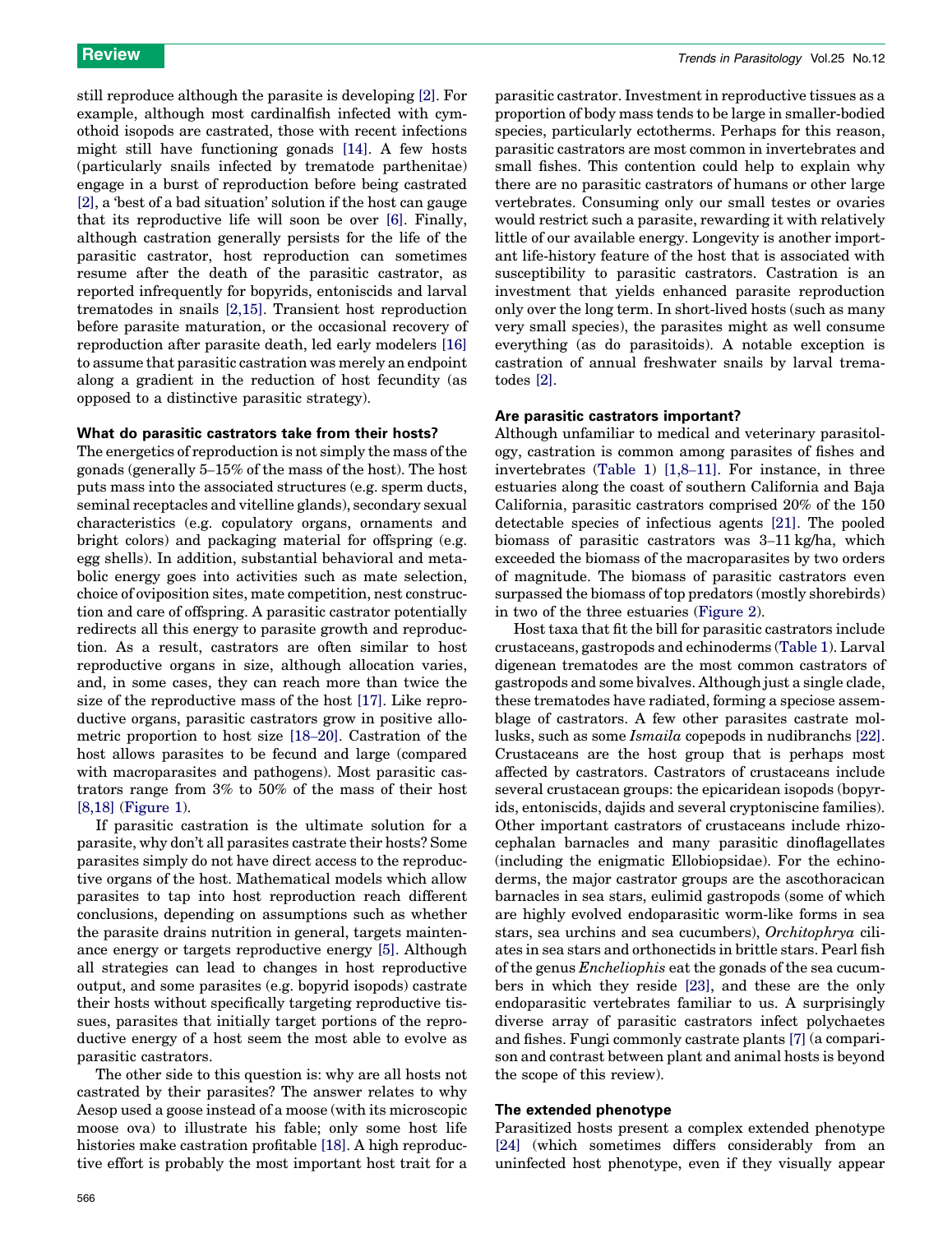<span id="page-3-0"></span>

Figure 1. The snail Cerithidea californica castrated by trematode parthenitae. (a) Snail infected with Himasthla rhigedana extracted from the shell. (b) Cross-section of the visceral mass infected with Cloacitrema michiganensis. Reproduced, with permission, from Ref. [\[17\]](#page-7-0).

identical) that attempts to express two genotypes: host and parasite [\[9\].](#page-7-0) Parasitic castration resolves this internal conflict because the residual fitness of the host is reduced to zero, and its morphology, behavior and physiology now simply supply the reproductive success of the castrator by functioning as its extended phenotype [\[2\].](#page-7-0) A castrated host resembles a host species but it is now a member of the parasite population, and, so long as there is little chance that the host will recover, natural selection on infected hosts operates solely on the parasite. This change can lead to differences in distribution, feeding rates, timing of reproduction and energy allocation between castrated and uninfected hosts. For example, green crabs, Carcinus maenas, parasitically castrated by the rhizocephalan barnacle, Sacculina carcini, show some striking alterations upon becoming a barnacle genotype and crab phenotype, such as feminization of male crabs [\[25\].](#page-7-0) Snails infected with the heterophyid trematode, Cercaria batillariae, migrate lower in the intertidal zone compared to the uninfected snails, putting them in closer proximity to



Figure 2. The biomass density (parasite mass per hectare of habitat) of parasitic castrators from three estuaries compared with the biomass of trophically transmitted parasite stages (e.g. trematode metacercariae) or macroparasites (mostly adult worms). The icon and arrow indicates the biomass of birds, which are the dominant guild of top predators in these systems. CSM: Carpinteria Salt Marsh; EPB: Estero de Punta Banda; BSQ: Bahia San Quintin. Reproduced, with permission, from Ref. [\[21\]](#page-7-0).

the fishes sought out by their cercariae [\[26\]](#page-7-0). Physa acuta snails infected with Posthodiplostomum minimum consume significantly more periphyton than do unparasitized snails, which can be advantageous for growth of the trematode genotype [\[27\].](#page-7-0) In other cases, and for unknown reasons, infected snails feed less than do uninfected snails [\[28\]](#page-7-0). Infected snails might devote more of their total mass to reproduction of trematodes than uninfected snails devote to reproduction of snails [\[17\]](#page-7-0). Some larval trematodes have masses (rediae or sporocysts) comparable to that of a snail gonad (Figure 1) but most are significantly greater [\[29\].](#page-7-0) Infected hosts sometimes grow faster and to larger sizes than do uninfected hosts, leading to a phenomenon termed gigantism [\(Box 1](#page-4-0)).

## How is parasitic castration achieved?

Though castration is often achieved through the selective targeting of reproductive energy, castration can also simply be the consequence of a nutritional drain, and hosts might be programmed to make up for the energetic loss by first sacrificing reproduction [\[11\].](#page-7-0) The energy drain hypothesis fits some bopyrid isopods that parasitize certain shrimps and crabs. Castration could also target host reproductive energy by consuming gonads [\[7\]](#page-7-0) or by indirectly manipulating the optimal resource allocation strategy of the host [\[5\].](#page-7-0) Only careful empirical work can separate these options. Extensive research with larval trematodes in snails shows that sophisticated hormonal control of host physiology by the parasites directly targets reproductive energy. Molecular studies provide insight into how trematodes alter the reproductive physiology of the snail. Using humoral mechanisms, the larval trematodes alter the neuroendocrine system that normally regulates snail growth and reproduction [\[30\].](#page-7-0) Rhizocephalan barnacles use equally sophisticated means to castrate their hosts [\[31\]](#page-7-0). The high degree of host specificity of many parasitic castrators might be tied to the probable requirement of precise physiological interventions with the reproductive processes of the host. In particular, yolk proteins can be surprisingly variable among invertebrate species [\[32\]](#page-7-0). There is a complex control mechanism enabling expression of the genes that produce yolk proteins [\[33\].](#page-7-0) In effect, the parasitic castrator probably has highly specific genes for 'lock and key' biochemical mechanisms that allow the parasite to intervene and redirect nutritive yolk for its own benefit.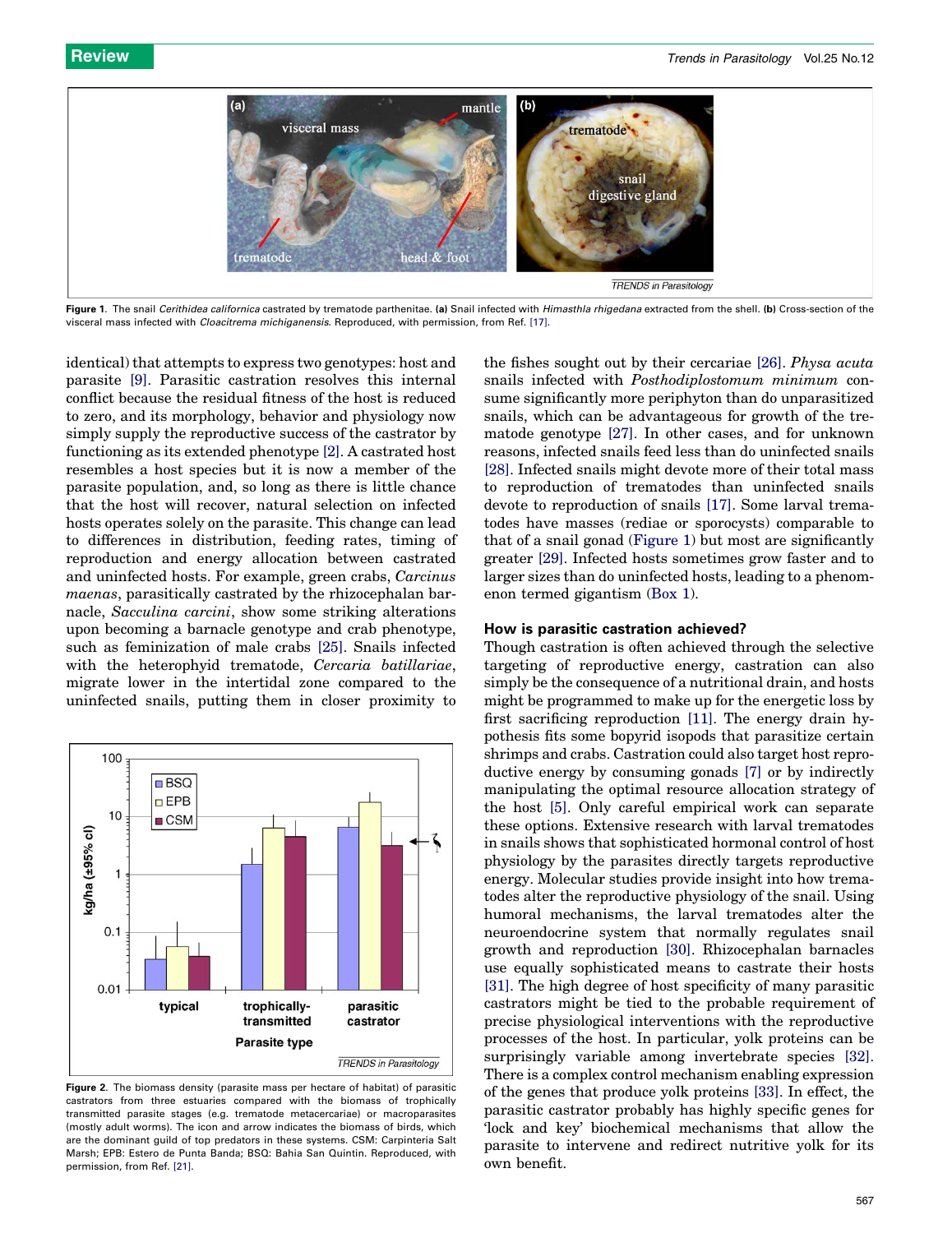#### <span id="page-4-0"></span>Box 1. Gigantism

Hall et al. [\[1\]](#page-7-0) provide many examples of increased growth of hosts associated with parasitic castration. Reports of gigantism (parasitized hosts being larger than unparasitized hosts of the same age) based on size differences might be in question because it can be difficult to separate an effect of parasitism on size from an effect of size on parasitism [\[51\]](#page-8-0). For instance, the cumulative risk of infection increases as hosts age so that older or larger hosts are more likely to be infected [\[2\]](#page-7-0). Gigantism is not a general response to parasitic castration because some castrators reduce the growth of their hosts, sometimes modestly, sometimes markedly (e.g. the cymothoid isopod Anilocra apogonae on a cardinalfish [\[14\],](#page-7-0) and Sacculina carcini on the European green crab [\[52\]\)](#page-8-0). The snail Biomphalaria glabrata infected with Schistosoma mansoni shows the complexity of castrator-host growth dynamics. Recently infected snails grow more rapidly than do uninfected snails (perhaps because the early parasitic stages are unable to use all of the available host reproductive energy), whereas older infected snails grow more slowly than do uninfected snails, perhaps reflecting their decreased life expectancy after infection [\[2\].](#page-7-0) Yet, some castrated hosts, including crustacean–pathogen, plant–ant, fish–tapeworm, beetle–fungus and snail–trematode interactions, clearly grow larger than their uninfected hosts [\[1\]](#page-7-0). Several species of short-lived, freshwater snails infected with certain larval trematodes grow larger than do uninfected individuals [\[2\].](#page-7-0) Explanations for increased growth have tended to consider that some castrators are too inefficient to consume all of the energy liberated by the cessation of reproduction, 'releasing' or redirecting the residual energy to the

By minimizing impacts to host viability, parasitic castrators have lifted a common constraint on the growth and productivity experienced by most other types of infectious agents. However, because they focus on host reproductive effort, castrators have a rather clearly defined limit to their resource. Theoretically, they can remove host energy without impairing host longevity until they approach a ceiling dictated by the energy a host could potentially use for reproduction.

#### Ecological and evolutionary consequences

Parasitic worms are often aggregated, meaning that, for a given level of infection, more hosts are uninfected or are heavily infected than would randomly be expected. Highly aggregated distributions of parasites among hosts are so often reported that this dispersion pattern is almost axiomatic for macroparasites [\[34\].](#page-7-0) In marked contrast, dispersion of individual parasitic castrators (or a mated pair) often approaches a uniform distribution with a distinct mode and mean of one parasite per infected host [\[4\]](#page-7-0). The ability of a single castrator to consume all the reproductive energy of the host leads to severe intraspecific and interspecific competition and selects for mechanisms of competitive advantage among parasitic castrators [\[35\]](#page-7-0) in a manner comparable to that used by parasitoids that face a similar cap on resources [\[4,36\].](#page-7-0) Because a second individual, either conspecific or heterospecific, decreases the resources a competitor could use, the fitness of both will necessarily be lower than if they were solitary. In many systems, the dominant individual eliminates the subordinate or prevents it from establishing. For example, adult female bopyrid isopods, generally accompanied by a single dwarf male consort, usually occur in single infections [\[37,38\]](#page-8-0). Rarely, two parasites might be present but never three or more. Sometimes, one or two juvenile females are present with a single mature female but the juveniles castrated phenotype for further growth [\[5\]](#page-7-0). In addition, some workers have postulated that gigantism could be beneficial for the castrators because of greater fecundity or survivorship [\[29,53\].](#page-7-0) A recent model indicates that castration prior to parasitoid-induced host death can lead to increases in host growth – as seen in Daphnia magna hosts infected with the castrating parasitoid Pasteuria ramosa, a bacterium [\[12\].](#page-7-0) One simple answer for gigantism is that the tradeoff between reproduction and growth is an outcome of the selective consequences of life expectancy, which differs between castrators and uninfected hosts [\[29\]](#page-7-0). Uninfected hosts under risk of castration mature earlier [54–[56\],](#page-8-0) energy thereby being diverted from growth to reproduction. An infected host with the same general sources of mortality as an uninfected host might, ironically, be relieved from the risk of infection by parasitic castrators [\[29\]](#page-7-0). Many castrators can defend their hosts from subsequent infections so that the parasite has a longer expected reproductive lifespan than does an uninfected host. The resulting increased expected reproductive lifespan biases the optimal allocation of energy for the castrator towards less investment in reproduction [\[29\],](#page-7-0) potentially freeing energy for growth. Recent comparisons of trematode species that use the same host provide the clearest empirical understanding for why parasitic castrators vary in how they affect growth (R.F. Hechinger, unpublished data); the growth rate of castrated snails increases with the expected lifespan of the trematode and variation in lifespan among trematodes is attributable to the chance that a dominant trematode might replace them.

never appear to mature. For entoniscid isopod parasites, a single dwarf male and one or more presumptive male cryptoniscus larvae accompany one or two adult females [\[15\]](#page-7-0). Only at locations with a high prevalence  $($ >70%) do multiple infections of female entoniscids become common. These sites always include several juvenile females but never more than two adult females. Strict numerical limitations on adult female parasitic castrators derive from the high-site specificity within the host crustaceans. For instance, an adult female bopyrid fills a host gill chamber, and adult female entoniscids occupy the space remaining from the obliterated ovary of the adult crab [\[4\].](#page-7-0) This leaves room for only two female parasites. Cymothoid isopods show a similar pattern. The cymothoid isopod parasitic castrator Anilocra apogonae of the five-lined cardinalfish occurs only as a single female [\[14\]](#page-7-0). Multiple infections of rhizocephalan barnacles sometimes occur but they are infrequent. Even in heavily infected populations, usually only one genetic individual occurs per parasitized host[\[39\]](#page-8-0). Multiple infections of Strepsiptera [\[40\]](#page-8-0) in insects and the dinoflagellate Blastodinium contortum in copepods are also uncommon [\[4\].](#page-7-0)

Although many trematode rediae or sporocysts can occupy a snail, these are generally clones derived from a single genetic individual. Multiple genotypes can occur within a snail but the extent to which these are stable over time is not known. For instance, most Zeacumantus subcarinatus snails in New Zealand infected with Maritrema novaezealandensis were a single genotype [\[41\].](#page-8-0) Some snails had as many as five genotypes but the lack of multiple genotypes in large snails suggests that intraspecific competition among castrators for the snail gonad eventually leads to competitive exclusion. In the same trematode, non-castrating metacercarial stages in crabs showed very high intraspecific genetic diversity. Experimental challenge exposures failed to reinfect snails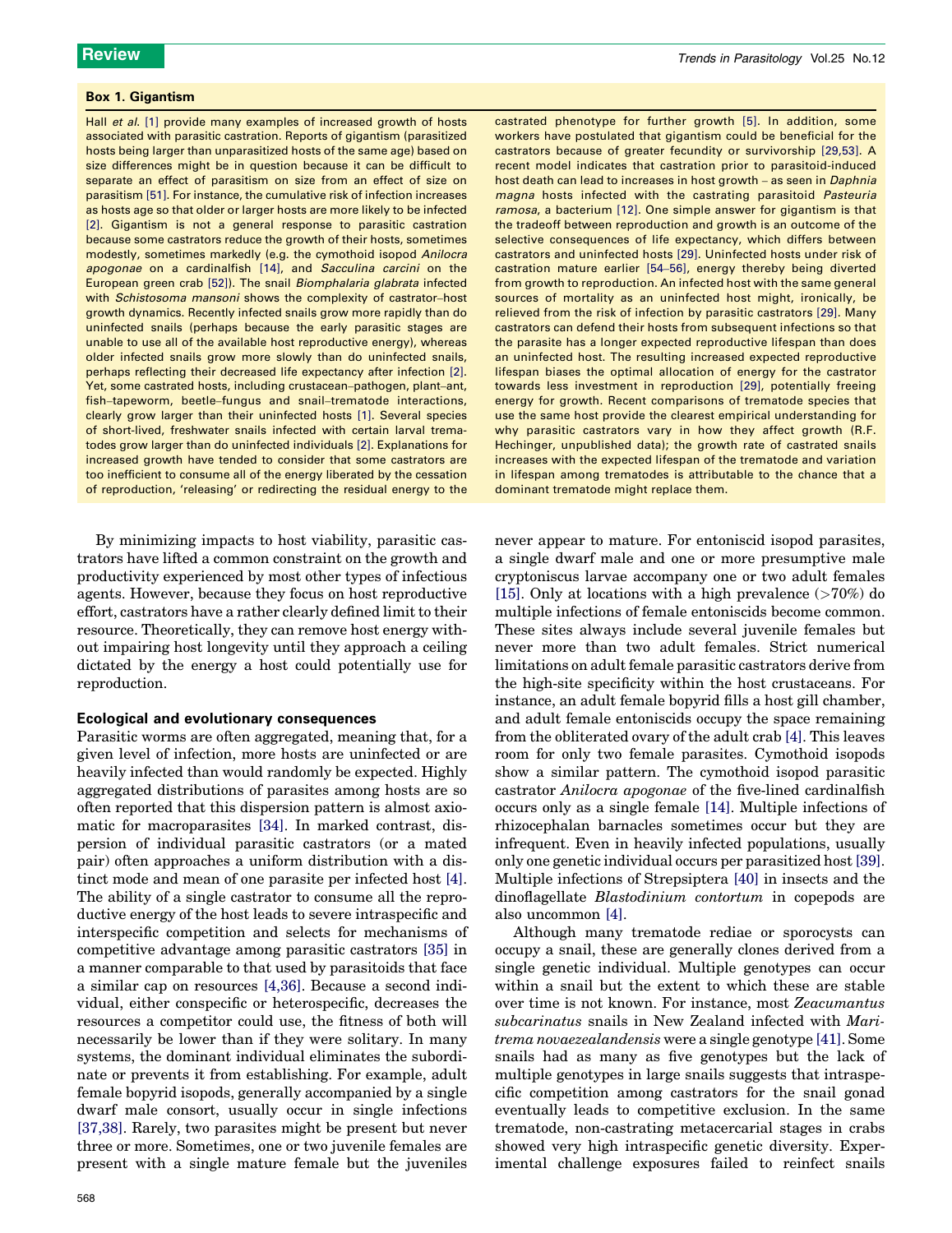already harboring that species, suggesting a priority effect [\[41\]](#page-8-0).

Interspecific competition among parasitic castrators has been studied most frequently using larval trematodes because diverse guilds of these parasitic castrators can infect molluscan first intermediate hosts [\[35,42,43\]](#page-7-0). These guilds have a hierarchy that is generally linear and transitive. Dominant species successfully replace, or block, the infection of all species subordinate to them. In general, trematodes with rediae are dominant over species that have only sporocysts. Where subordinate species can survive in the presence of competitive dominant species, they often occupy suboptimal sites (sometimes displaced to these sites) [\[44\].](#page-8-0) Here, they presumably have reduced access to resources. For example, Renicola buchanani does not lose out to other species of larval trematodes in the snail Cerithidea californica. Although most trematodes occupy the site of the former gonad, R. buchanani lives in the mantle tissues, where it seems to avoid strong competitive interactions. Consequently, R. buchanani has less reproductive mass and produces fewer cercariae than do other trematodes [\[17\]](#page-7-0).

By eliminating the reproductive output of a fraction of the host population, parasitic castrators might reduce host density [45–[47\]](#page-8-0). In addition, castrated hosts can compete with uninfected hosts for limited resources [\[47\]](#page-8-0). However, a reduction in host density becomes apparent only at the scale at which reproductive output of a population contributes directly to recruitment (otherwise recruits from other,

perhaps less infected, populations could drive host density). At small spatial scales, or for hosts with widespread larval dispersal, the effects of castration might not be apparent but should be expected [\[48\].](#page-8-0) Also, parasitic castrators can increase the mortality of infected hosts [\[45\]](#page-8-0). Differential mortality can have further effects on host population density, independent of the spatial scale of recruitment (Box 2).

Because castrated hosts suffer reproductive death, there are probably strong adaptations to prevent infection by parasitic castrators. Selective forces acting on the immune system of the host might contribute to the pattern that parasitic castrators primarily initially infect young hosts [\[14,49\]](#page-7-0). For a host parasitized by a castrator, selection for defenses against the castrator necessarily ends soon after the maturation of the castrator within that host, because the residual reproductive value of such a host is effectively nil, even when an occasional host eventually outlives the castrator and regains some reproductive capability (at this age, the residual fitness of the host is probably relatively low). This contention implies that defensive selective pressures focus on prevention of an infection rather than on tolerance or recovery. Hemocytes that move, encapsulate, release cytotoxic superoxides and phagocytose are the main parts of the internal defense system that attack trematodes, and the more hemocytes that the mollusk has at its disposal, the more effective is the response, which means that adult snails are generally less susceptible to infection than are juvenile snails [\[50\]](#page-8-0).

#### Box 2. How do castrators affect host populations?

Negovetich and Esch [\[57\]](#page-8-0) developed a matrix mathematical model that indicates that trematodes reduce the population growth rate of the snail Helisoma anceps in Charlie's Pond, North Carolina, by 40%. General models by Antonovics [\[58\]](#page-8-0) indicate that frequency-dependent transmission of parasitic castrators can drive host populations to even lower levels. How general are these results? A simple method for estimating the potential effect of parasitic castration on host populations is presented. This approach is unique in that it takes advantage of the ability to assess population impact from parasitic castrator prevalence – a statistic that is easy to measure in the field – and applies this to existing well-known population models. Although it is not always obvious, most population models imply that the density of hosts at equilibrium increases with the average per capita reproductive output of the population. The relationship between reproductive output and carrying capacity at equilibrium can be indicated by a re-expression of the logistic equation. A familiar form of the logistic is:

$$
\frac{\partial N}{\partial t} = b - m(N - N/K) \tag{1}
$$

where  $N$  is density,  $b$  is per capita birth,  $m$  is per capita death and  $K$  is the carrying capacity of N at equilibrium. Here, K appears to be independent of birth rates. However, an equal form of the logistic is:

$$
\frac{\partial N}{\partial t} = N(b - m - dN) \tag{2}
$$

where  $d$  is a measure of density dependence. Solving for  $N$  at equilibrium indicates that  $K=(b-m)/d$ . If the host suffers from parasitic castration at an equilibrium prevalence, p, the density will decline to:

$$
N^* = \frac{b(1-p) - m(1-p) - zm p}{d}
$$
 (3)

where z is the proportional change in mortality for infected individuals, assuming that the prevalence of castration equals the proportional reduction in the reproductive output of the population as a result of parasitism. The solution can be simplified by expressing m as a

proportion of the birth rate, or  $m=xb$ . One measure of the effect of parasitic castration on a host population is  $1-N*K$ . In other words, if the host density in the presence of a parasitic castrator is 80% of the carrying capacity, the host population is 20% less abundant than it would be without the castrator. Rearranging these equations indicates that density reduction =  $p[1+zx/(1-x)]$ . Hence, the minimum effect of a parasitic castrator on a host population is equal to the prevalence of the castrator in the population. Departure from the stated assumptions can affect this relationship. For instance, if some infected hosts still reproduce, the effect of parasitism will be less. If prevalence increases with host size (and larger hosts are more fecund) the effect of castration will be greater. Both assumptions could be treated if additional information were available. Additional impacts occur as parasite-induced mortality increases, and the ratio of mortality to birth rate increases, in uninfected hosts. As an example, for freshwater snail hosts of the trematode Schistosoma mansoni, an estimate of x is 0.15, and an estimate of z is 2 [\[59\].](#page-8-0) With these parameters, the impact of a parasitic castrator on the host population would be 1.35 times the prevalence. Clearly, parasitic castration is increasingly able to depress host density when castrators reach high prevalence. For example, Sacculina carcini had a mean prevalence of 20% in the crab Carcinus maenas (N=2221) at ten European locations [\[52\]](#page-8-0), and the entoniscid isopod Portunion conformis averaged 41% prevalence for 20 populations of the crab Hemigrapsus oregonensis (N=2604) on the Pacific coast of North America [\[15\].](#page-7-0) A general prediction is for a negative association between the prevalence of a parasitic castrator and the density of the host population. As an example, data from two studies of green crabs (Carcinus maenas) and rhizocephalan barnacles (Sacculina carcini) in Europe are plotted ([Figure I\)](#page-6-0). A similar effect occurs with the experimental addition of trematode eggs to snail populations [\(Figure II](#page-6-0)). This strong effect indicates that parasitic castrators could be effective biological control agents [\[46,60\]](#page-8-0).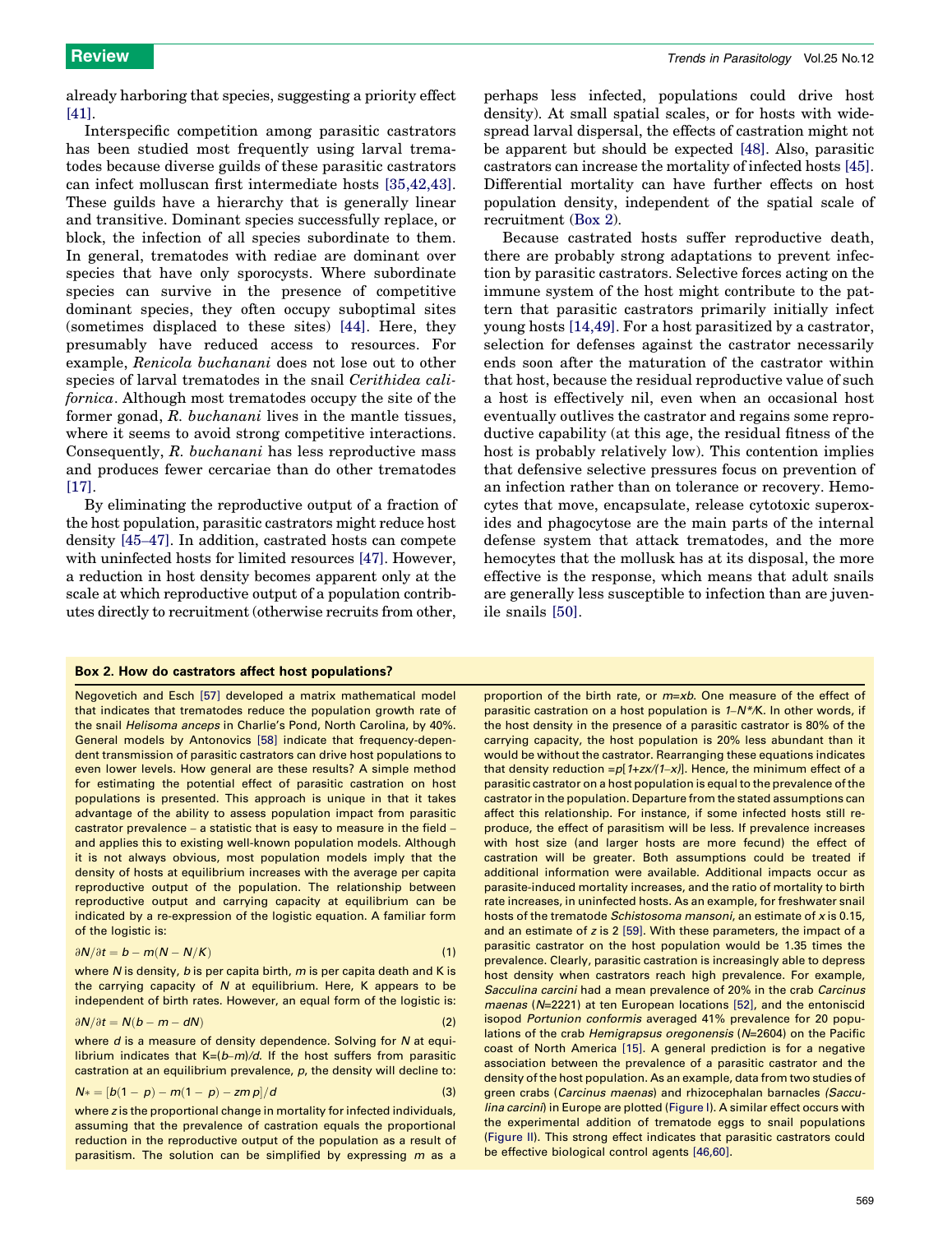<span id="page-6-0"></span>

**TRENDS** in Parasitology

Figure I. The association between the prevalence of the parasitic castrator Sacculina carcini (rhizocephalan barnacle) and the estimated ratio of the host density to the host carrying capacity without parasitism. Although the association between host density and parasitic castrator prevalence is relatively easy to obtain from field data, interpreting this pattern in the context of the predictions of the models required an estimate of the carrying capacity of each population. Torchin et al. [\[52\]](#page-8-0) (squares) found several locations throughout the range of the host where prevalence was zero (where the crabs should hypothetically approach carrying capacity), so carrying capacity was estimated as the average crab biomass density of the zero prevalence sites. Crab biomass at zero prevalence did vary, although not appreciably (uninfected population mean =638 g per trap, standard deviation =294, N=12). Data on green crab biomass and barnacle prevalence from the second study [\[61\]](#page-8-0) are entirely from Ireland (circles). Although none of the sites had a prevalence of zero, one of the sites had a prevalence of only 0.3%, and this value was used as an estimate of the carrying capacity. For both data sets, all biomass values are expressed as a fraction of the estimate for the carrying capacity for each study. This approach allowed the carrying capacities to be standardized and data from both studies to be displayed on a single figure, which shows clearly that crabs subject to parasitic castration were below the estimated carrying capacity.



Figure II. Decreases in snail density over time after the experimental addition of trematode eggs to a pond. Uninfected snails are rapidly infected. Infected snails then die out without being replaced by uninfected snails. Data are from Ref. [\[62\].](#page-8-0) Reproduced, with permission, from Ref. [\[35\].](#page-7-0)

#### Concluding remarks

The parasitic strategy of castration is a unique interaction between consumer and resource. Parasitic castration is a response to the classic virulence tradeoff between consumption and longevity. The most commonly observed castrators are larval trematodes in snails and isopod and barnacle parasites of crustaceans, though many other taxonomic groups have independently adopted the strategy. Invertebrates and small fishes appear to be the primary hosts for parasitic castrators because a combination of high investment into reproduction and a relatively long adult life makes castration profitable relative to other consumer strategies. While castrated, the infected host phenotype is the extended phenotype of the parasitic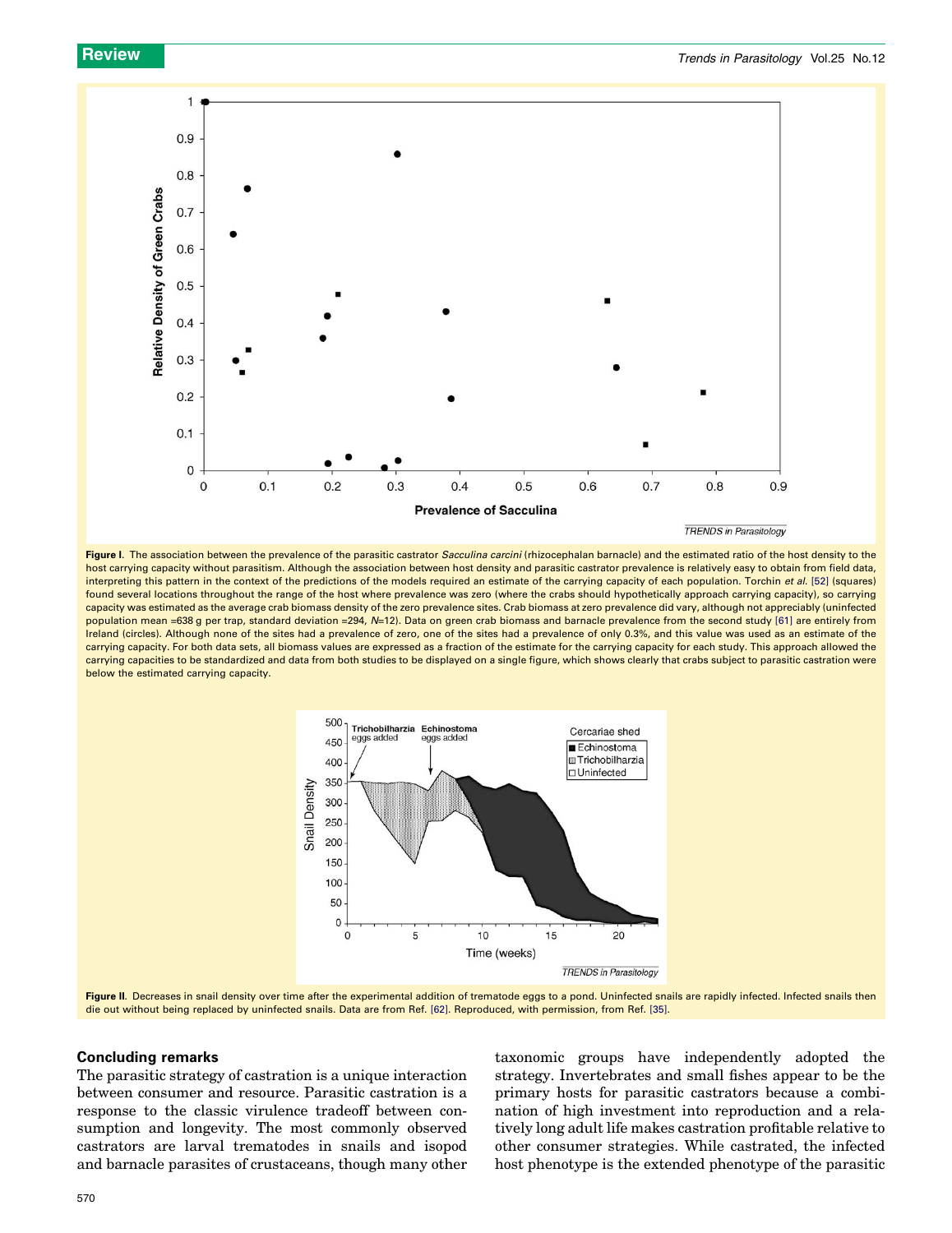<span id="page-7-0"></span>castrator. The parasite alters some behaviors and other traits of the castrated host to maximize parasite fitness. This strategy can lead to distinctive, sometimes marked differences between infected and uninfected hosts, including increased or decreased growth rates and a substantially greater investment in reproductive output (of the parasite). Castration appears, in many cases, to be an elegant and sophisticated strategy that involves rewiring the neuroendocrine system of the host, probably explaining why many parasitic castrators are host-specific. Because an individual parasitic castrator can usurp all the reproductive energy from a host, these resources become limited. Hence, intra- and interspecific competition can be intense within the host. Although parasitic castrators can be an unfamiliar life-history strategy, they also can be common in terms of numbers of species and biomass. Models and empirical evidence suggest that prevalent parasitic castrators can substantially depress host density. Castrated hosts are more likely to evolve resistance than tolerance, at least to the degree that castration tends to be a permanent state. Tolerance seems unlikely given that those rare individuals that can recover will generally be near the natural end of their reproductive lives, with little residual reproductive value on which to capitalize. Instead, host populations subject to high rates of parasitic castration appear to adjust their life history so that they can mature and reproduce before becoming castrated. To understand fully the evolutionary and ecological significance of parasitic castrators will require exploration of their effects in the context of the extended phenotype. In particular, understanding the mechanistic basis of castration will help to distinguish this strategy from other cases of parasiteassociated reduction in host fecundity. Considerable field and experimental work is needed to determine the effects of castration on host population dynamics and life histories.

## Acknowledgements

Rachel Fogelman and Ryan Hechinger provided comments on the manuscript. Funding was provided by the National Science Foundation/ National Institutes of Health Ecology of Infectious Diseases Program (DEB-0224565).

#### References

- 1 Hall, S.R. et al. (2007) Parasitic castration: a perspective from a model of dynamic energy budgets. Integr. Comp. Biol. 47, 295–309
- 2 Sorensen, R.E. and Minchella, D.J. (2001) Snail-trematode life history interactions: past trends and future directions. Parasitology 123 (Suppl.), 3–18
- 3 Baudoin, M. (1975) Host castration as a parasitic strategy. Evolution 29, 335–352
- 4 Kuris, A.M. (1974) Trophic interactions: similarity of parasitic castrators to parasitoids. Q. Rev. Biol. 49, 129–148
- 5 Bonds, M.H. (2006) Host life-history strategy explains pathogeninduced sterility. Am. Nat. 168, 281–293
- 6 Gandon, A. et al. (2002) The evolution of parasite virulence, superinfection, and host resistance. Am. Nat. 159, 658–669
- 7 O'Keefe, K.J. and Antonovics, J. (2002) Playing by different rules: the evolution of virulence in sterilizing pathogens. Am. Nat. 159, 597–605
- 8 Lafferty, K.D. and Kuris, A.M. (2002) Trophic strategies, animal diversity and body size. Trends Ecol. Evol. 17, 507–513
- 9 Lefèvre, T. et al.  $(2009)$  Invasion of the body snatchers: the diversity and evolution of manipulative strategies in host-parasite interactions. Adv. Parasitol. 68, 45–83
- 10 Day, T. and Burns, J.G. (2003) A consideration of patterns of virulence arising from host-parasite coevolution. Evolution 57, 671–676
- 11 Hurd, H. (2001) Host fecundity reduction: a strategy for damage limitation? Trends Parasitol. 17, 363–368
- 12 Ebert, D. et al. (2004) The evolution of virulence when parasites cause host castration and virulence. Am. Nat. 164, S19–S32
- 13 Heins, D. et al. (2004) Effect of the cestode macroparasite Schistocephalus pungitii on the reproductive success of ninespine stickleback, Pungitius pungitius. Can. J. Zool. 82, 1731–1737
- 14 Fogelman, R.M. (2009) Parasitic castration of a vertebrate: effect of the cymothoid isopod, Anilocra apogonae, on the five-lined cardinalfish, Cheilodipterus quinquelineataus. Int. J. Parasitol. 39, 577–583
- 15 Kuris, A.M. et al. (1980) Post-larval mortality of the endoparasitic isopod castrator Portunion conformis (Epicaridea: Entoniscidae) in the shore crab, Hemigrapsus oregonensis, with a description of the host response. Parasitology 80, 211–232
- 16 May, R.M. and Anderson, R.M. (1978) Regulation and stability of hostparasite population interactions. II. Destabilizing processes. J. Anim. Ecol. 47, 249–267
- 17 Hechinger, R.F. et al. (2008) Diversity increases biomass production for trematode parasites in snails. Proc. R. Soc. Lond. Ser. B Biol. Sci. 275, 2707–2714
- 18 Kuris, A.M. and Lafferty, K.D. (2000) Parasite-host modeling meets reality: adaptive peaks and their ecological attributes. In Evolutionary Biology of Host-Parasite Relationships: Theory Meets Reality (Poulin, R. et al., eds), pp. 9–26, Elsevier
- 19 Lim, H.K. and Lie, K.J. (1969) The redial population of Paryphostomum segregatum (Trematoda: Echinostomatidae) in the snail Biomphalaria glabrata. Z. Parasitenkd. 32, 112–119
- 20 Muñoz, G. and George-Nascimento, M. (1999) Efectos reproductivos recipricos en la simbiosis entre napes (Decapoda: Thalassinidea) e isopodos bopiridos (Isopoda: Epicaridea) en Lenga, Chile. Rev. Chil. Hist. Nat. 72, 49–56
- 21 Kuris, A.M. et al. (2008) Ecosystem energetic implications of parasite and free-living biomass in three estuaries. Nature 454, 515–518
- 22 Schrödl, M. (1997) Aspects of Chilean nudibranch biology: effects of splanchnotrophid copepod parasitism on Flabellina sp. 1. Opisthobranch Newsl. 23, 45–47
- 23 Parmentier, E. and Vandewalle, P. (2005) Further insight on carapidholothuroid relationships. Mar. Biol. 146, 455–465
- 24 Dawkins, R. (ed.) (1999) The Extended Phenotype, Oxford University Press
- 25 Høeg, J.T. (1995) The biology and life cycle of the Rhizocephala (Cirripedia). J. Mar. Biol. Assoc. U. K. 75, 517–550
- 26 Miura, O. et al. (2006) Parasites alter host phenotype and may create a new ecological niche for snail hosts. Proc. R. Soc. Lond. Ser. B Biol. Sci. 273, 1323–1328
- 27 Bernot, R.J. and Lamberti, G.A. (2008) Indirect effects of a parasite on a benthic community: an experiment with trematodes, snails and periphyton. Freshw. Biol. 53, 322–329
- 28 Wood, C.L. et al. (2007) Parasites alter community structure. Proc. Natl. Acad. Sci. U. S. A. 104, 9335–9339
- 29 Miura, O. et al. (2006) Introduced cryptic species of parasites exhibit different invasion pathways. Proc. Natl. Acad. Sci. U. S. A. 103, 19818– 19823
- 30 Loker, E.S. and Adema, C.M. (1995) Schistosomes, echinostomes and snails: comparative immunobiology. Parasitol. Today 11, 120–124
- 31 Rubiliani, C. et al. (1980) Effets de la Sacculine sur les gonades, les glandes androgenes et le systeme nerveux central des crabes Carcinus maenas (L.) et C. mediterraneus Czerniavsky. Bull. Soc. Zool. France 105, 95–100
- 32 Adiyodi, R.G. (1985) Reproduction and its control. In The Biology of Crustacea: Integuments, Pigments and Hormonal Processes (Vol. 9) Bliss, D.E. and Mantel, L.H.,eds In pp. 147–215, Academic Press
- 33 Quackenbush, L.S. and Keeley, L.L. (1988) Regulation of vitellogenesis in the fiddler crab, Uca pugilator. Biol. Bull. 175, 321–331
- 34 Shaw, D.J. et al. (1998) Patterns of macroparasite aggregation in wildlife host populations. Parasitology 117, 597–610
- 35 Lafferty, K.D. (2002) Interspecific interactions in trematode communities. In The Behavioral Ecology of Parasites (Lewis, E.E. et al., eds), pp. 153–169, CAB International